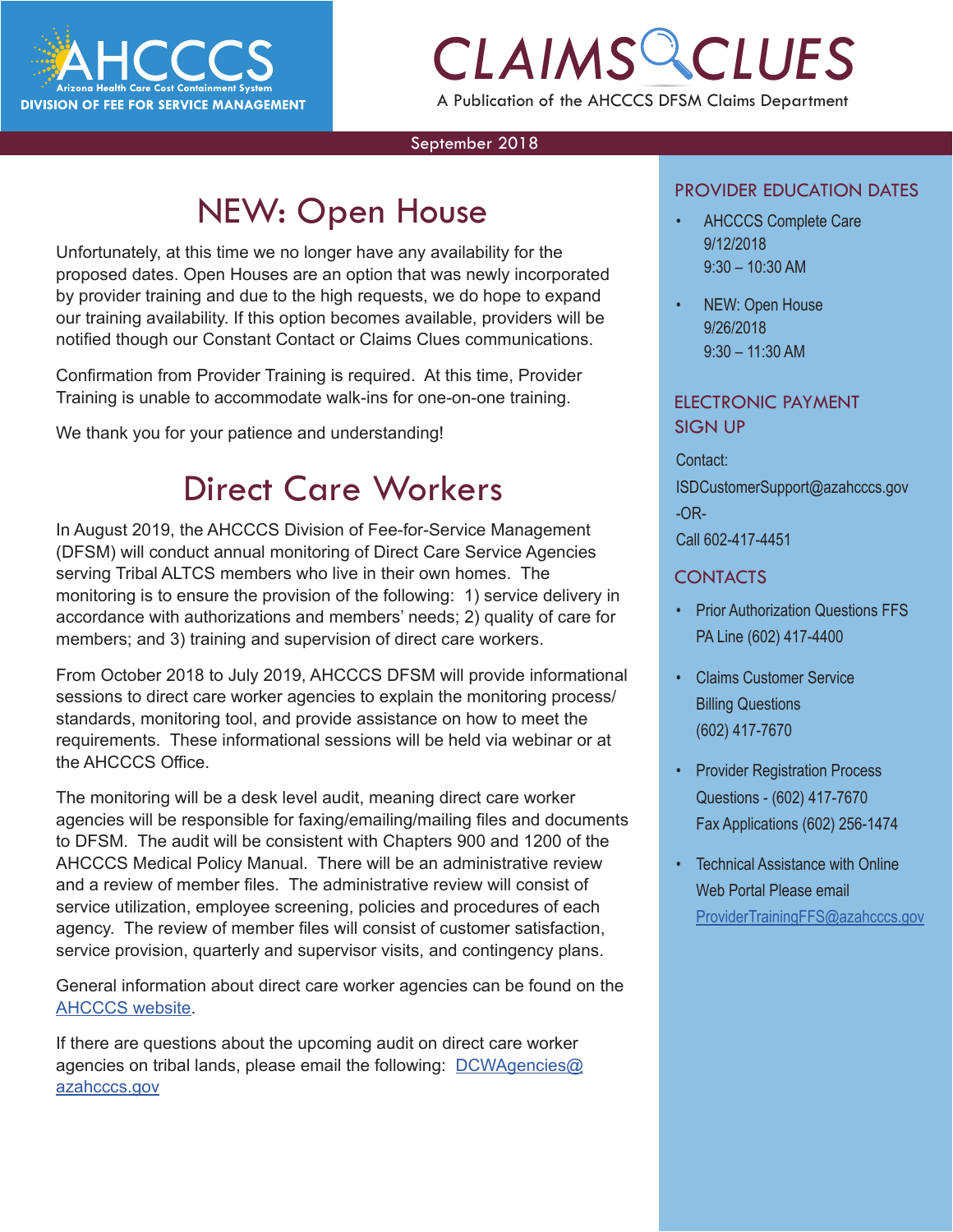# Reminder

The Fee-For-Service and IHS/Tribal Provider Billing manuals provide guidance for **Fee-For-Service claims**  *only* and it is **not** intended as a substitute or a replacement for a health plan's or a program contractor's billing manual.

• If you contract with and/or provide services to members enrolled with an AHCCCS health plan or program contractor, please continue to follow their instructions when providing and billing for services rendered to a member enrolled with that health plan or program contractor.

# Fee for Service Authorization Reminders

### **General Reminders**

- To improve the efficiency of the ongoing review process FFS providers should include the latest Rx or Certificate of Medical Necessity along with the latest clinical notes, CPT codes, quantities, and by report prices with each request submitted.
- Providers and facilities may have separate authorization requirements. Each FFS provider is responsible for obtaining authorization for the services they intend to bill for.
- Providers requesting authorization must verify they are using the correct identifier (NPI or AHCCCS ID#) on their authorization requests.

#### **Web Portal Use Reminders**

AHCCCS registered providers, including behavioral health providers, are now able to submit prior authorization requests for acute services\* via the AHCCCS Online Provider Portal.

- Multiple clinical documents should be uploaded as a *single* file.
- All hospital admission notifications and/or authorization requests for hospital admissions must be accompanied by the facility's face sheet, and the history and physical document for the admission.
- Hospital authorizations pended for a discharge date should be updated online by the facility.

Facility providers must attach the discharge summary using the web portal attachment feature.

- The status of all prior authorization requests can be viewed using the Web Portal. Prior authorization staff will no longer provide authorization status or issue standard authorizations to callers over the phone.
- \*Urgent/Expedited medical requests should be submitted online with supporting documentation, **AND** a call must be made to the FFS Prior Authorization line to notify PA staff that a request requiring *expedited* review has been submitted.

*\*Note: Submission of requests on short notice does not constitute an urgent request. An urgent/ expedited request can take up to three days to review. Requests submitted as urgent that are determined to be routine in nature will be processed in accordance with standard review timeframes.* 

- **• Effective August 1, 2018** Providers with access must use the online system to submit requests and to verify the status of authorizations. The FFS prior authorization area will no longer fax determinations to providers\*.
- Authorization requests submitted online automatically generate a pended authorization number that also serves as verification of receipt of the request, while allowing providers to check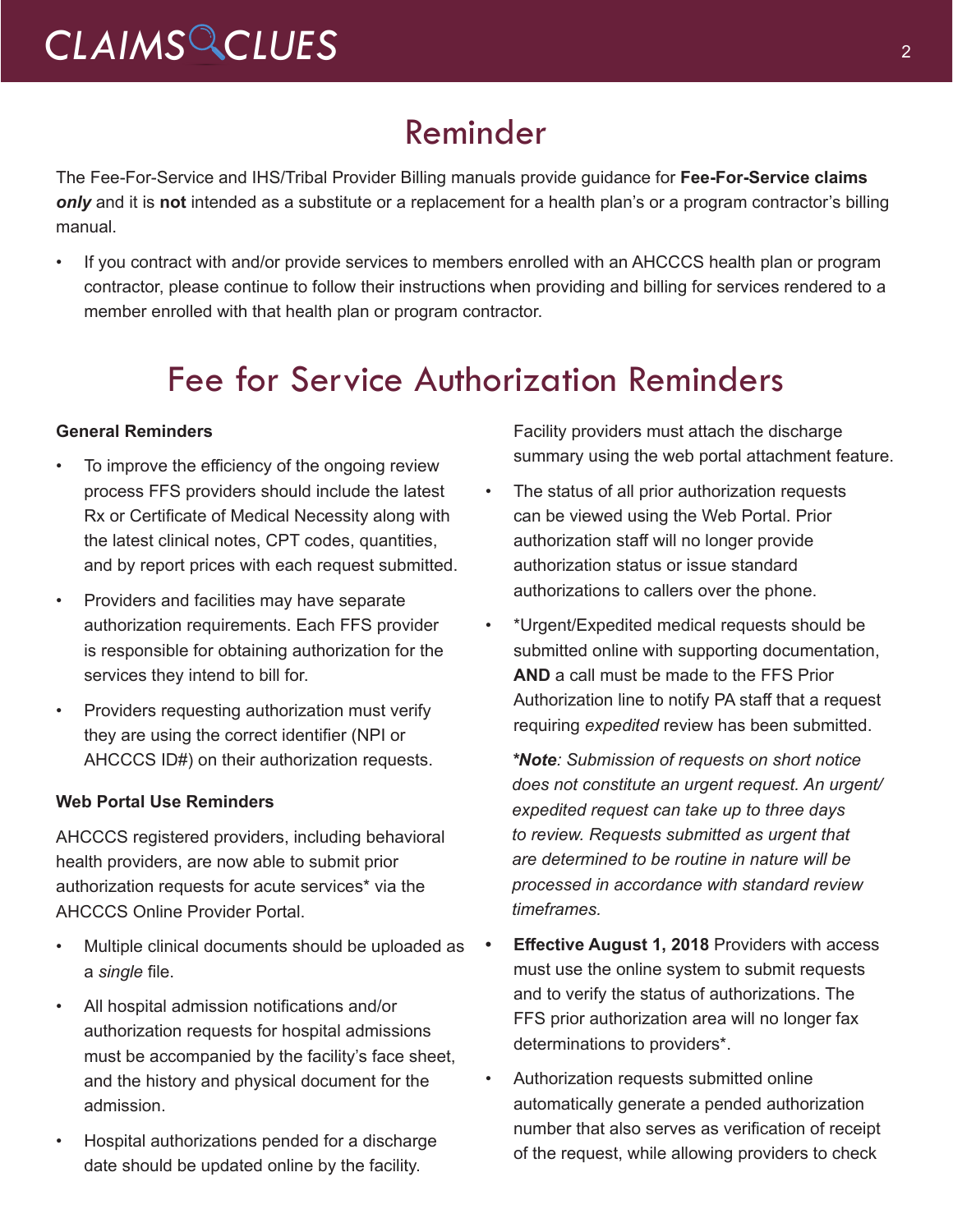# CLAIMS CLUES<sup>3</sup>

### Fee for Service Authorization Reminders Continued

the status of their request via the online portal. Clinical documentation can be uploaded with the online request, so faxing of supporting documents is no longer necessary.

- Providers who continue to submit PA requests via fax after 7/1/18 will receive a notification on their return fax indicating that their request should be submitted online.
- Providers should use AHCCCS Online to verify FFS member eligibility prior to submitting authorization requests. Requests entered for non-FFS members will be revoked.
- Federal Emergency Services Plan (FESP) members: Online authorization submission does not apply. Do not submit online authorization requests. Please refer to the information in the FESP section at the end of this article for instructions and requirements.

### **\*Exceptions:**

- Authorization requests for acute services (e.g. hospital stays, surgeries, lodging) rendered to Tribal ALTCS members must continue to be faxed, however, the status of these authorizations must be checked using the online web portal. *Note: Authorization requests for long term care (non-acute) services for Tribal ALTCS plan members must be submitted to the member's Tribal Case Manager.*
- Providers that do not have access to use the FFS web portal can fax in time sensitive requests after online access has been requested from AHCCCS' ISD area at [https://azweb.statemedicaid.us/](https://azweb.statemedicaid.us/Account/Register.aspx) [Account/Register.aspx](https://azweb.statemedicaid.us/Account/Register.aspx). Faxed authorization requests must include confirmation that online access is pending.

If submission of a Prior Authorization request or documentation *is not possible* due to internet outage or other unforeseen events, then it can be done through the fax method. The Prior Authorization Request Form must be utilized with all faxed documents.

### **Face to Face (F2F) Requirements**

The following providers satisfy the F2F ordering provider requirement: MD, DO and DPM.

F2F documentation elements must include information specifically documenting the practitioner who conducted the F2F encounter, and that the encounter findings were communicated to the ordering provider.

F2F requirements apply to service initiation, not to renewals for continuation of the same service.

### **Physical Health vs. Behavioral Health Authorization Requests**

• Hospitals submitting authorization requests for inpatient admissions involving the provision of both physical and behavioral health services during the same admission must bill a single claim for the entire admission using either a behavioral health principle diagnosis **OR** a physical health principle diagnosis. The authorization type entered online must be submitted with diagnosis and billing codes that are appropriate for the admission type that will be billed on the claim. The claim billed must match the services authorized

Medical inpatient hospital admissions are authorized for diagnosis related grouping (DRG) reimbursement and behavioral health inpatient hospital admissions are authorized for per diem reimbursement using revenue codes.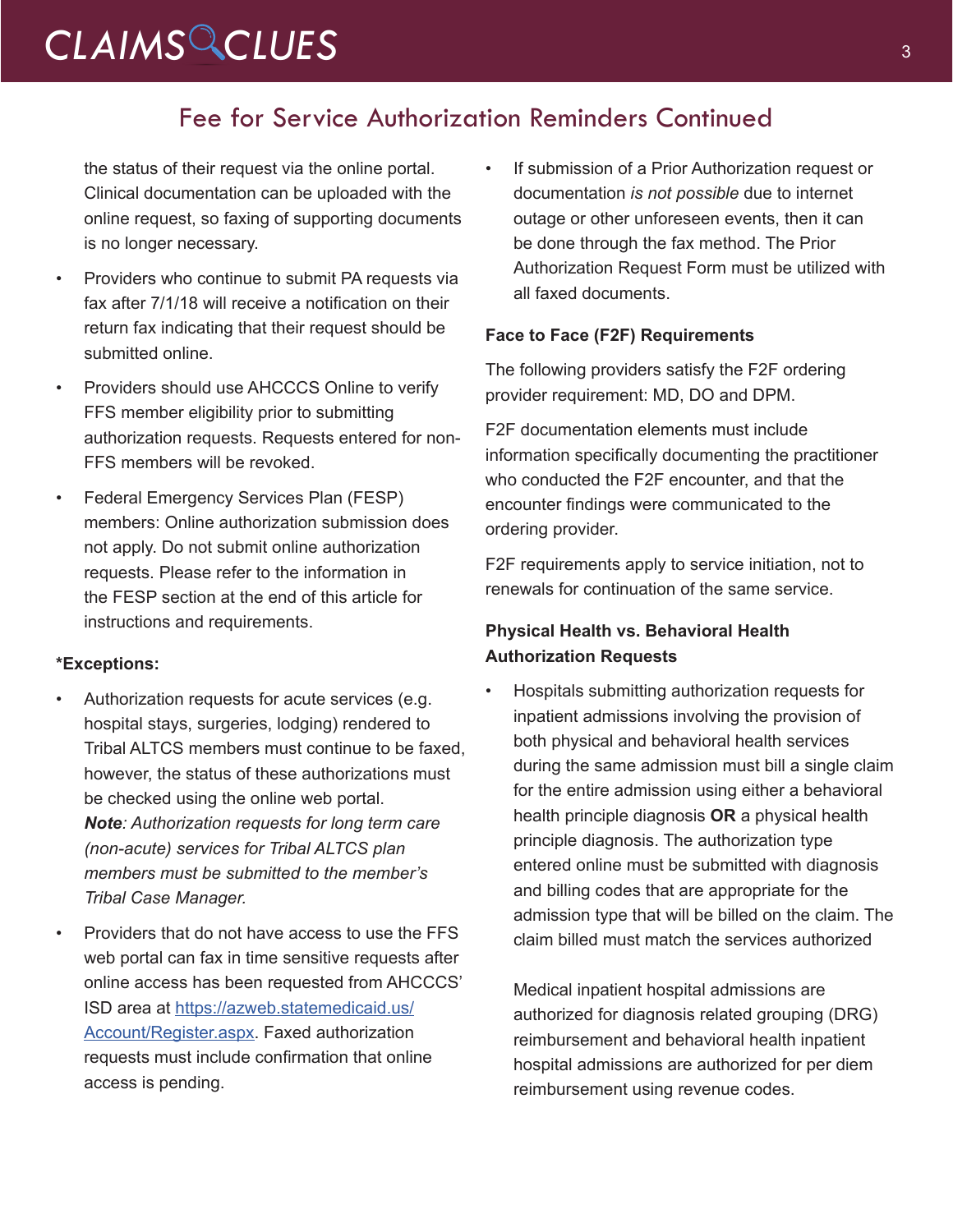# *CLAIMS CLUES* <sup>4</sup>

### Fee for Service Authorization Reminders Continued

See below for a brief description of the code types used to enter authorization requests for inpatient hospital admissions online.

| <b>Acute Hospital Inpatient</b><br><b>Admission Types</b>                         | <b>Authorization</b><br><b>Event Type</b> | <b>Corresponding</b><br><b>Activity Type</b> | <b>Corresponding</b><br><b>Activity Codes</b>     |
|-----------------------------------------------------------------------------------|-------------------------------------------|----------------------------------------------|---------------------------------------------------|
| <b>Physical Health/Medical</b><br>ALL FFS Members (including<br>Tribal ALTCS)     | ΙP<br>(Medical Inpatient)                 | D                                            | <b>DRG</b>                                        |
| <b>Behavioral Health</b><br>FFS members, excluding Tribal<br><b>ALTCS members</b> | <b>BI</b><br>(BH Inpatient)               | R                                            | 0114, 0116, 0124, 0126,<br>0134, 0136, 0154, 0156 |
| <b>Behavioral Health</b><br><b>Tribal ALTCS members</b>                           | <b>PI</b><br>(BH Inpatient)               | R                                            | 0124                                              |

NOTE: All acute hospitals (provider type 02 or 71) located in Arizona must enter Activity information on their authorization requests for inpatient admissions.

### **Training**

- Providers requiring assistance with the online authorization entry process are encouraged to review training resource materials [on our website](https://www.azahcccs.gov/Resources/Downloads/DFMSTraining/2018/PATraining_Final.pdf).
- For general questions about the PA process please contact the Prior Authorization line at 602-417-4400 or 800-433-0425 (In-state-outside the Phoenix area). PA staff will direct providers requiring in-depth instruction related to authorization entry to the FFS Training area.

## Reminder

• When submitting 1500 paper claim forms, providers must remember to enter a "0" in box 21 as this will indicate the provider intends to submit ICD-10 codes. Claims that are left blank under box 21 will be rejected and sent back to the provider.

| 21. DIAGNOSIS OR NATURE OF ILLNESS OR INJURY Relate A-L to service line below (24E)   ICD Ind.   0 |        |                                                                                                                |                                        |  |  |
|----------------------------------------------------------------------------------------------------|--------|----------------------------------------------------------------------------------------------------------------|----------------------------------------|--|--|
| A.  DX1                                                                                            | B. DX2 |                                                                                                                |                                        |  |  |
|                                                                                                    |        |                                                                                                                | H.I. and a structure of the structure. |  |  |
| <b>LE</b> Form of the state                                                                        |        | K.I. Santa Care and the Care of the Care of the Care of the Care of the Care of the Care of the Care of the Ca |                                        |  |  |